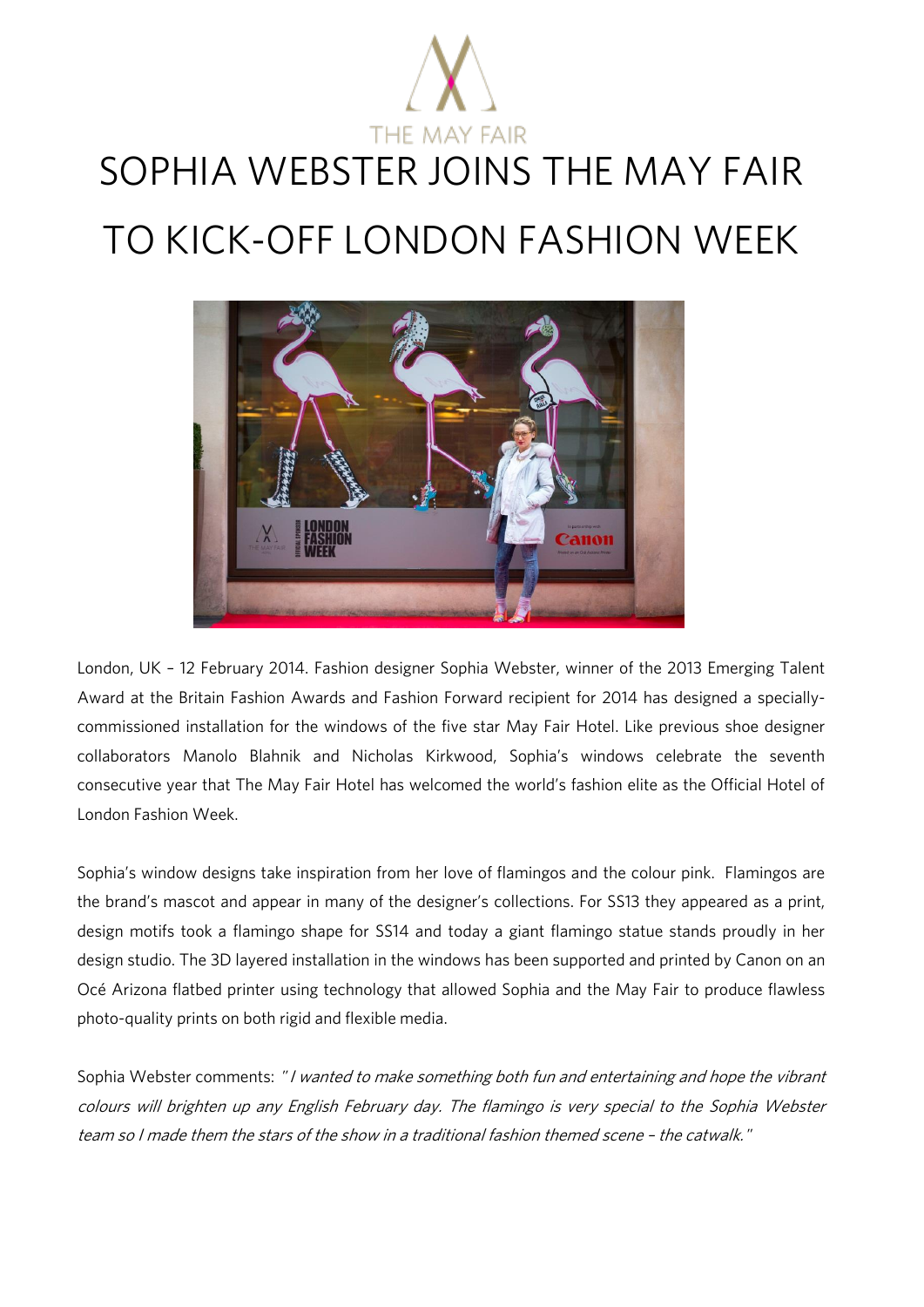

In addition to designing the windows, Sophia has also designed four cocktails inspired by her love of flamingos, unicorns and the colour pink, that will be served at the May Fair Hotel Bar over flamingos, unicorns and the colour pink, that will be served at the May Fair Hotel Bar over February. Named after her classic shoe styles, *Riko* is a blend of Bacardi, ginger and lime with a twist of Septian of the styles. And in the styles and lime with a twist of the styles of  $\mu$ pepper. Mila combines honey and vanilla vodka, with a sparkle of prosecco; Lula relishes in gold tequila, lime and a small pinch of ginger; or be tempted by *Lilico*, a mélange of Malibu, cherry brandy and<br>pineapple. pineapple.

Inderneel Singh, General Manager of The May Fair, says, "The May Fair's gearing up for another busy February. The hotel is always a hive of activity during London Fashion Week and you never know which of the fashion pack you might bump into. This year we have an enviable programme of events and, with involvement from brands and designers such as Sophia Webster, Nails Inc. and Vin+Omi, the excitement and energy throughout the hotel is palpable."

As well as playing host to those attending London Fashion Week, highlights at The May Fair will include a showcase by upcoming designers Vin+Omi's new ready to wear collection CONCEPTUAL. Rejina Pyo will be screening a film inspired by her latest Autumn/Winter collection. Nails Inc. will also host a pop-up salon in the May Fair Spa offering express manicures in exclusive May Fair Hotel Nails Inc. collection colours for guests attending London Fashion Week.

For more information on the programme of events at The May Fair Hotel visit [www.themayfairhotel.co.uk/lfw.](http://www.themayfairhotel.co.uk/lfw)

#### $- FNDS -$ - ENDS -

Please contact [EGLMedia@edelman.com](mailto:EGLMedia@edelman.com) if you require further information, would like to visit the hotel during London Fashion Week.

### About The May Fair Hotel

There are 5 star luxury hotels, and then there is The May Fair: an icon of expressive contemporary design, bringing together boutique attention to detail with grand hotel service. A legendary luxury hotel with a glamorous past, The May Fair was first opened by King George V in 1927 and offers over 400 [luxury hotel bedrooms,](http://www.themayfairhotel.co.uk/rooms_and_suites) including 12 of the capital's most memorable [hotel suites,](http://www.themayfairsuites.com/) a discreet [spa,](http://www.themayfairhotel.co.uk/spa) a finedining [restaurant](http://www.themayfairhotel.co.uk/quince) and the quintessential London [Casino.](http://www.themayfairhotel.co.uk/casino) The spirit of surrounding Mayfair is captured beautifully, especially in our destination [May Fair Bar,](http://www.themayfairhotel.co.uk/bar) breathtaking [Crystal Room](http://www.themayfairhotel.co.uk/crystal) and opulent [Danziger](http://www.themayfairhotel.co.uk/danziger)  [Suite,](http://www.themayfairhotel.co.uk/danziger) which between them have played host to some of London's most extravagant society events.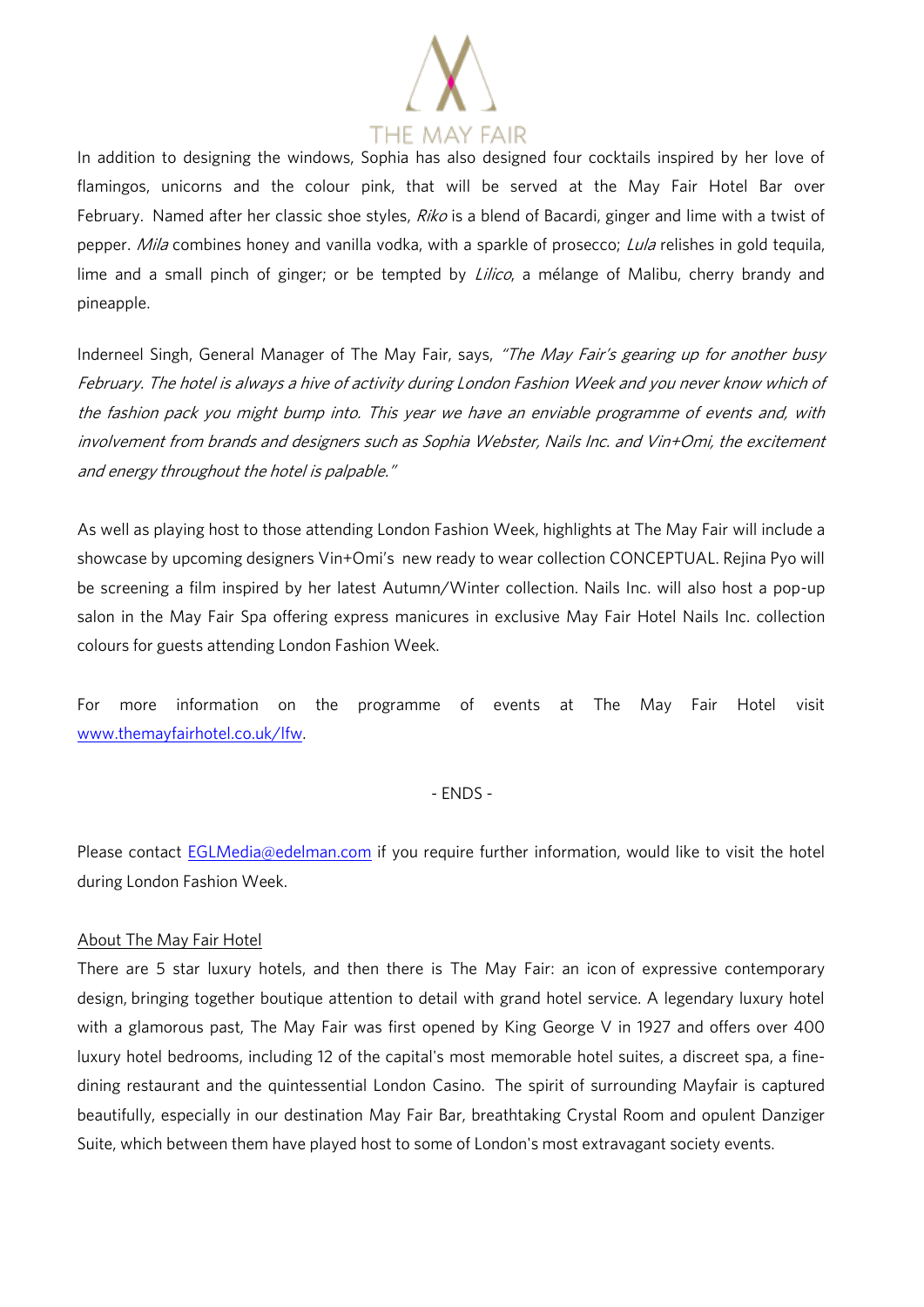

l, visit the main website at www.themayfairhotel.com for main water at which we have more more more more more mor information on the suites collection at The May Fair Hotel.

Join us on **Facebook**, [YouTube](http://www.youtube.com/TheMayFairHotel) and @TheMayFairHotel on [Twitter.](http://www.twitter.com/TheMayFairHotel) Our latest news can also be found at www.themayfairhotel.co.uk/blog where  $\frac{1}{\sqrt{2}}$  is the matrix of  $\frac{1}{\sqrt{2}}$ 

<u>About Sophia Webster Sophia Webster</u> British footwear designer Sophia Webster debuted her namesake collection for Resort 2013 after two years as Nicholas Kirkwood's protégée. Sophia Webster has become known for her imaginative<br>designs, playful patterns, and her ability to skillfully combine vibrant colors shown throughout her shoes designs, playful patterns, and her ability to skillfully combine vibrant colors shown throughout her shoes and clutches each season. Webster's collection is currently stocked internationally at stores including Bergdorf Goodman, Saks Fifth Avenue,Kirna Zabete, Harrods, Selfridges, Browns, Harvey Nichols London, Colette, Le Bon Marche, On Pedder, and Harvey Nichols Dubai and online retailer Net-A-Porter, amongst other leading retailers worldwide.

Media enquiries please contact:  $t. +44(0)2073180400$ t. +44 (0)207 318 0400

e. <u>Eloise.hautecom glave la seguine est</u>

## About Canon

Canon Europe is the regional sales and marketing operation for Canon Inc., represented in 116 countries and employing 17,000 people across Europe, the Middle East and Africa (EMEA).

Founded in 1937 with the specific goal of making the best quality camera available to customers, Canon's<br>tireless passion for the Power of Image has since extended its technology into many other markets and has established it as a world leader in both consumer and business imaging solutions. Its solutions comprise products, ranging from digital compact and SLR cameras, through broadcast lenses and comprise products, ranging from digital compact and SLR cameras, through broadcast lenses and portable X-ray machines, to multi-function and production printers, all supported by a range of value added services.

Canon invests heavily in R&D to deliver the richest and most innovative products and services to satisfy customers' creative needs. From amateur photographers to professional print companies, Canon enables each customer to realise their own passion for image.